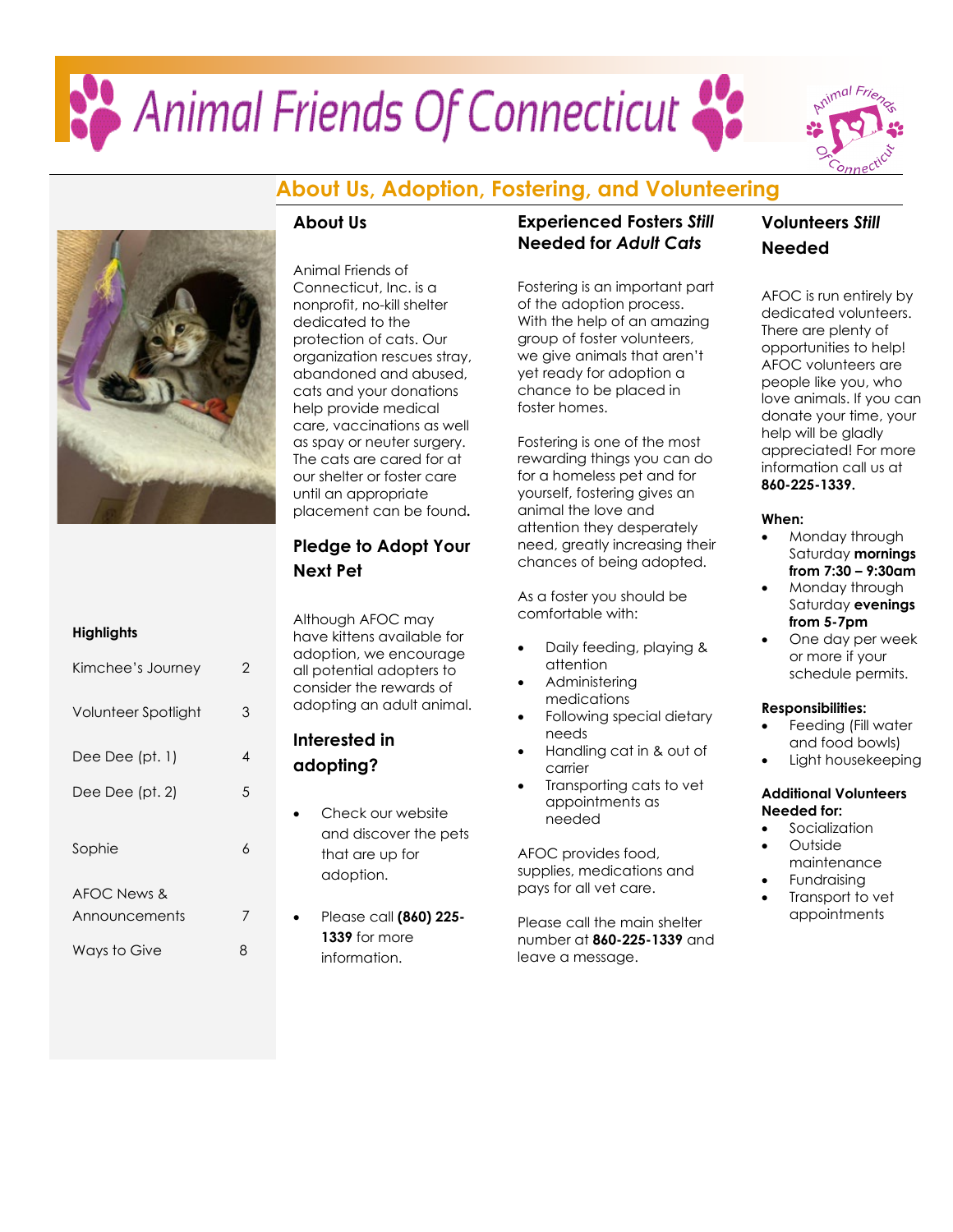

**2**

- Barbara Gorman participating in the Betty White Challenge
- Sandra Pouliot in memory of Barbara Morris
- Christine O'Neill in honor of Dear Friends Jen and Brandon Dowty for all their work fostering kittens
- Marilyn Beebe in honor and memory of Betty White
- Timothy and Lisa Sheridan in memory and honor of Betty White
- Pamela Zimmer in honor and memory of Betty White
- Marty and Mary Howe in memory of Julio
- Don and Joanne Prefontaine in the name of John and Karen Guarco, Benny's parents
- Diana Petro in memory of Richard Verret
- Jason and Kellie Morey in memory of Margaret Ziolkowski
- The Jacobs Family in memory of Richard Verret
- Sandra Hastings in memory of Mr. Mystic
- George and Jacqueline Roraback in memory of the Shea Family, TJ and Murphy
- Paul and Lynn Szemanczky in memory of **Christian**
- Michael Weinstein in memory of Mickey Weinstein
- Jo-Anne Bochicchio in memory of Schotzie, Jessie, Laceylu, Killie and Freckles

### **Kimchee Journey – by Jane W.**

Kimchee is a very loving orange boy who was rescued by AFOC after being found living on the street with his eyes stuck shut with discharge.

We thought at first that we were just dealing with a chronic eye infection, but upon physical examination it was discovered that Kimchee's eyelids rolled forward making his eyelashes constantly rub against his eyes causing constant irritation.



Kimchee's eyes were always filled with thick mucus and needed to be cleaned every day so he could see. Most of Kimchee's pictures show him squinting or with his eye closed as it is more comfortable for him.

Thankfully Kimchee didn't develop corneal ulcers. But it was advised to save damage to his eyes he need surgery right away to correct his condition.



Kimchee underwent surgery on December 22<sup>nd</sup>. This was an expensive surgery, and our shelter has so many other expenses to help all the cats we rescue. But how could we not provide this surgical option for the sweetest boy in the world. He must have been so uncomfortable. Have you ever had an eyelash in your eye? This boy had most of his bottom lashes constantly rubbing against his eye.

We could use your help to pay the bills for his surgery. Any amount you can contribute is greatly appreciated!





Kimchee is also available for adoption! He's approximately 7-8 years old, is neutered and up to date on his vaccinations. Kimchee is FIV positive which means his immune system, is compromised so it's important that he has yearly vet checkups. Kimchee also needs a special prescription diet to manage his urinary system health. BUT he is a doll!



He's a very mild mannered, well behaved kitty who loves people and all the cuddling and lap time he can get. We are looking for the right home for him. He so deserves someone with a big heart and who wants to give this boy the quality of life he deserves in exchange for all the love you can "take".

Maybe you're the person Kimchee is looking for?

Please call the shelter at 860- 225-1339 to learn more.

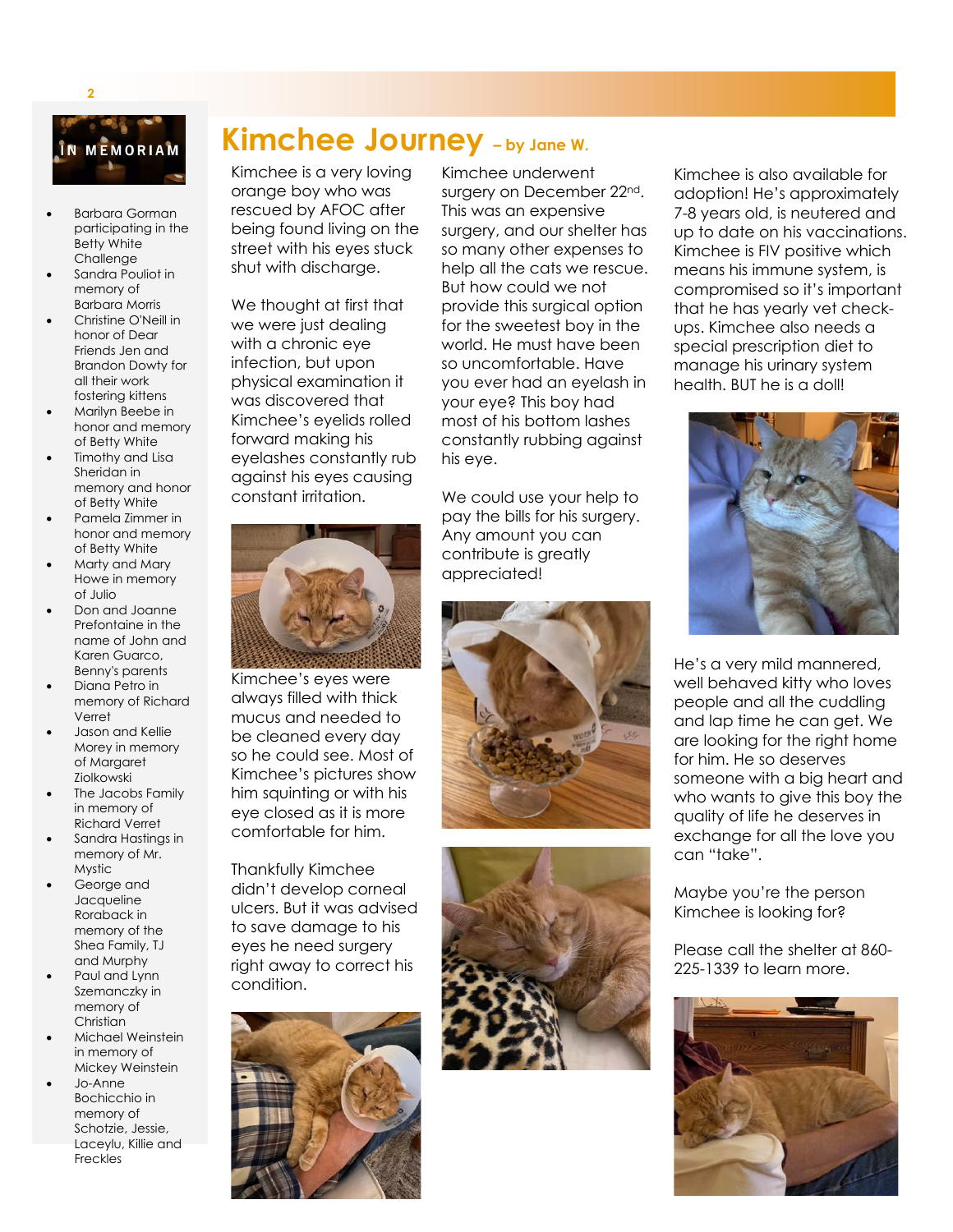### **Volunteer Spotlight -by Amanda Caron/Cat Behavior Consultant**

### **Melissa and Meghan**

We are excited to announce that we will be posting "volunteer in the Spotlight" stories on our Facebook page to help celebrate the fantastic team of people that work together at Animal Friends of Connecticut.

### **This month's "Volunteers in the Spotlight" are Melissa and Meghan!**

Melissa and her daughter Meghan have been volunteering with AFOC since 2020. Both Melissa and Meghan play a vital role in our team socializing our shelter cats to help make them happy and comfortable while they wait to be adopted.

Part of the many ways that Meghan and Melissa help our shelter cats get comfortable is by assessing a cat's comfort level and allowing them to interact at their own pace.

Meghan says, "working with shelter cats is so rewarding, and that there is no better feeling than to see a cat I've been working with hit a social milestone".

Melissa says they both have made so many lasting memories together during their time at the shelter. One thing's for sure, these two know just what to do to help the cats at AFOC feel a bit more like home.



Outside of volunteering for AFOC, this duo enjoys sewing and getting crafty! Meghan also loves to spend time with her cats Luna & Finn, and her beagle named Bailey. Melissa finds peace spending time with her dog named Max and her cat named Percy, who loves being outside with her in his harness.

AFOC is incredibly thankful to have them as part of the team and hope you will help us in recognizing their efforts! "



Our volunteers are the backbone of this organization and the community that we serve. We could never achieve what we do without the unfaltering commitment of time, support, skills, creativity, and knowledge generously shared by so many. We are what we are because of the daily commitment of the volunteers that believe in us.

Thank you to each one of our volunteers. The impact of your hard work is felt each day. Our success is your success.

**If you haven't visited our Facebook page, please do so at:**

**[https://www.facebook.com/AnimalFriendsofCT](https://www.facebook.com/AnimalFriendsofCT.org) [.org](https://www.facebook.com/AnimalFriendsofCT.org)**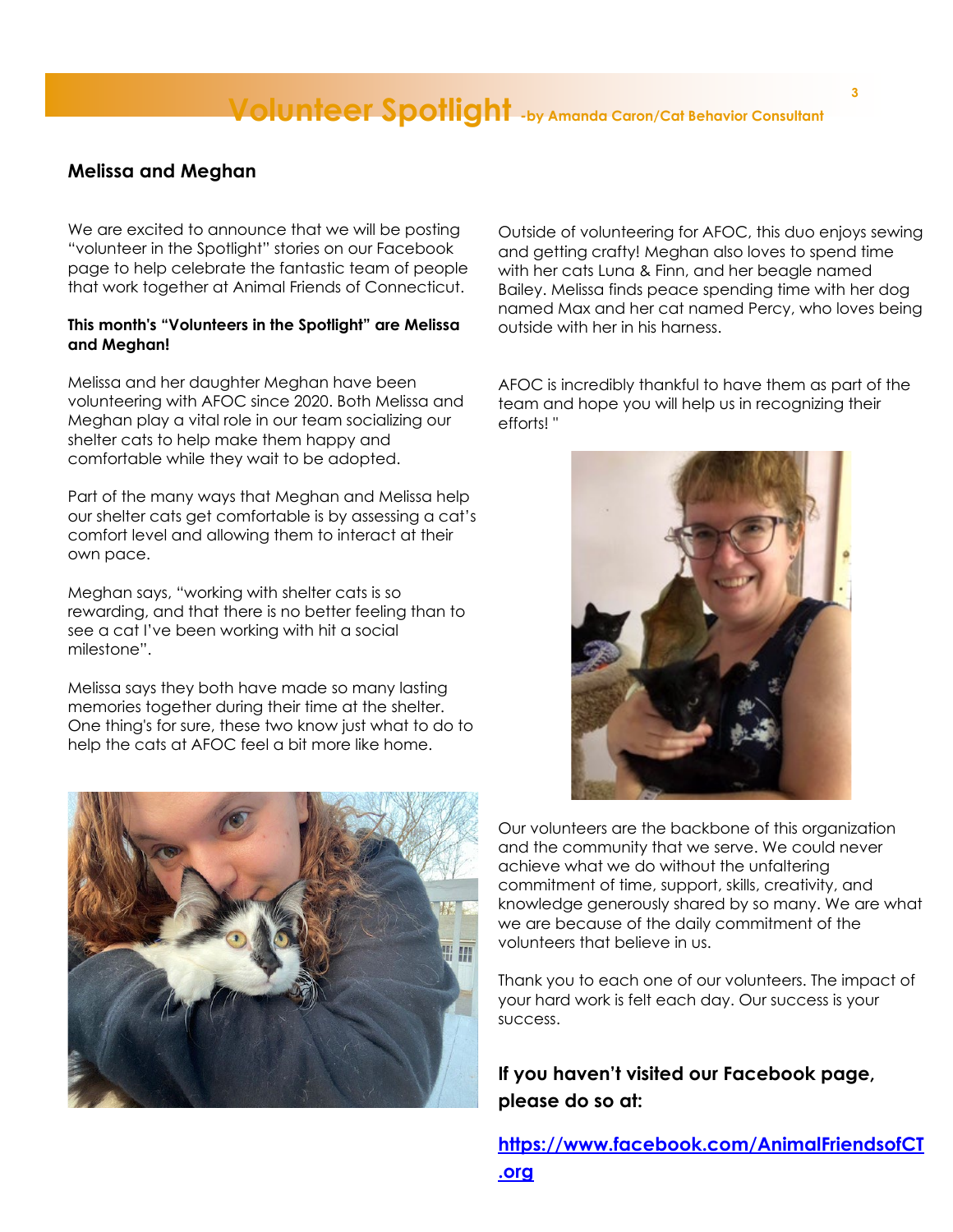### **Dee Dee Power - by Pat H.**

Dee Dee came into my life through an unrelated phone call with George, a director at Animal Friends of Connecticut. We were talking about charitable contributions for non-profits, and George asked if I saw the Animal Friends post about Dee Dee. She was a black and white cat who had a couple strikes against her. She was a senior at 10years old, she was blind, her caretaker was seriously ill, and Dee Dee was now residing in a shelter in Georgia. I was taken by how sweet Dee Dee looked and how sad her life circumstances were. Out of the blue, George asked if I wanted her. Skip a beat, and then I said 'Sure, why not?' I've had cats that didn't see well but never one who was blind. George had adopted a blind cat in the early days of Animal Friends. He shared stories of how well she adapted to her surroundings, including mastering a 'catwalk' suspended from the ceiling.

I picked Dee Dee up one April morning when she arrived in CT from GA. She was underweight but that didn't stop her from settling in my arms and enjoying attention from the other volunteers George, Jean, and Jane. I set up in my foster room to begin her transition to home with her new furry siblings. By the first afternoon, she had mapped out her food buffet, water bowl, and litter boxes. Within a day, I began to suspect that Dee Dee was not only blind but also deaf.



Dee Dee proved to be up to the transition challenge. In the first week she explored the rest of the foster room by pacing in circles, some large and some small, backing up when she encountered an obstacle, and moving toward a new direction. I put a variety of rugs

and cat beds in the corners of the room so she could identify her location by the different textures. She was drawn to the door/pet gate with the many interesting scents of cats walking back and forth in the hallway. She accomplished figure eights in and around the legs of tables and chairs. A couple of my ambassador cats came in the room to visit her. She immediately perked up with the new scents. I was in awe of Dee Dee's mapping strategies.



After a week and a half in her new home, Dee Dee faced another obstacle. It began with some wet sneezes and weepy eyes. Within a week, she had a full-blown respiratory illness. Her nose was stuffy, and her sense of smell was temporarily gone. She had trouble swallowing and could only manage short, painful gulps when eating. She got the full court press of support techniques-steam showers (some days 6-8 times), daily subcutaneous fluids, Convenia shots every 2 weeks, syringe feeding multiple times a day (hampered because she couldn't breathe and eat at the same time, and swallowing was painful), and lots of nose and eye clean-ups. The first day she started drinking on her own, I did my happy dance. The next day she ate a little baby food, and I did more happy dances. Each day she ate a little more baby food, and I did more happy dances. The morning that I woke up and Dee Dee was at the pet gate, meowing to be fed, I knew she was going to make it. Happy days (and dances)!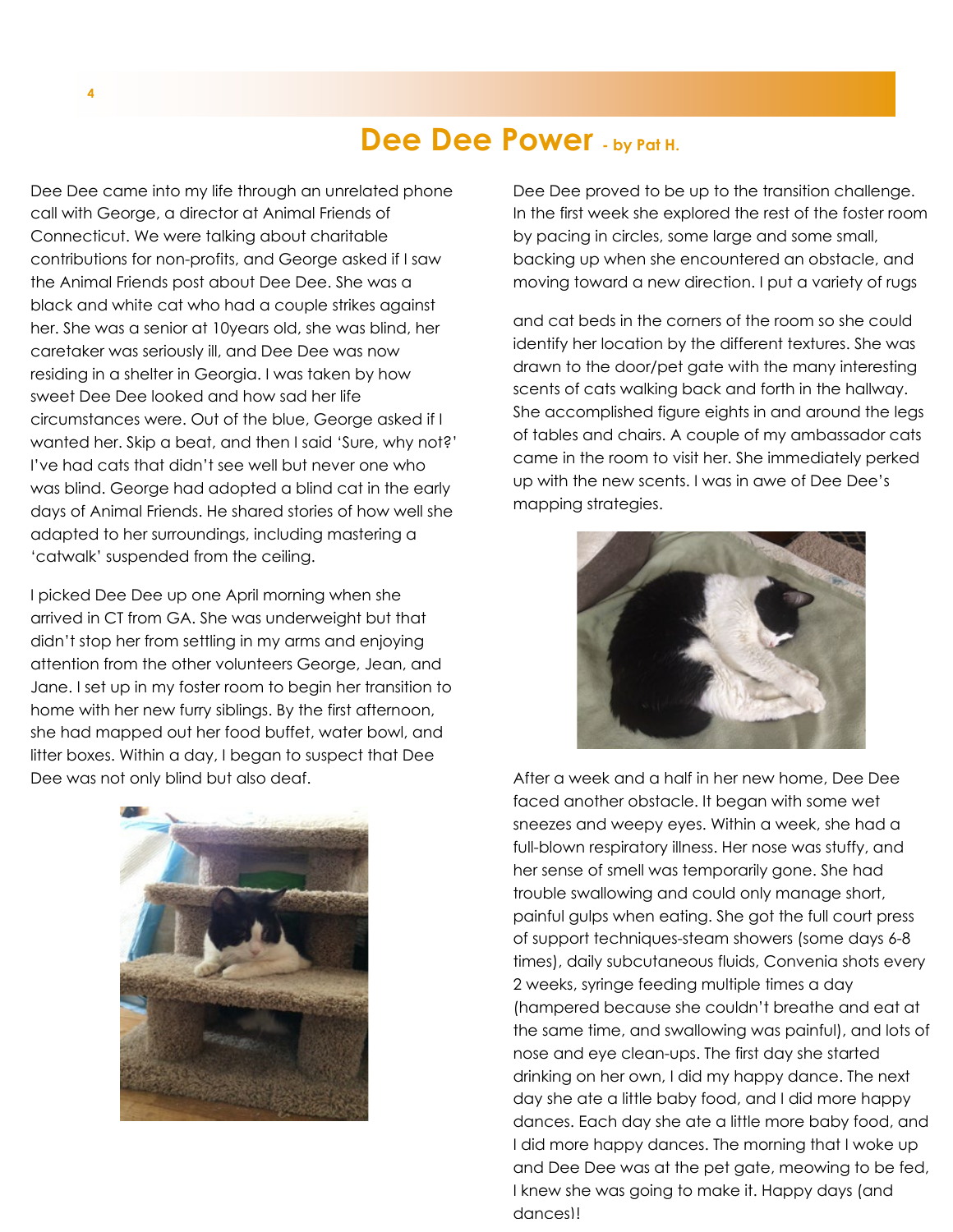### **Dee Dee Power – by Pat H.**

With her recuperation, Dee Dee became an avid explorer of her new home. Perhaps the cutest of Dee Dee's accomplishments was becoming a participant in the twice daily treat sessions. Dee Dee loves treats and 'alerted' every time I walked in the bedroom holding bags of treats. The treat sessions involve simultaneously giving individual treats to Chaz on the window perch, Victor and Twinkletoeson the bed, and Felipe on the floor. (Volunteers will recognize the previous shelter residents.) This may sound easy, but cats are not known for respecting boundaries when it comes to treats. Chaz was above it all on the perch, so he wasn't a problem. Victor is a (sometimes irascible)19-year old who exudes 'no trespassing signals' around his defined personal space. Twinkletoes is a senior CH cat whose lack of coordination results in somersaults and tumbles all over the bed. She couldn't define territory if she wanted to. Felipe, who considers all treats as his, paces back and forth along the perimeter of the bed in anticipation of any nearby treats to snatch. In the midst of this chaos, Dee Dee was able to find her spot on the bed, scoop up the treats that were placed under her nose, and wait patiently for her treats in the next round. She knows the session is over when I pet her several times, after which she settles in her cat bed for leisurely grooming.



Unfortunately, Dee Dee's obstacles weren't over yet. The viral infection that caused her respiratory illness also infected her left eye. The damage was so great that the eye couldn't be salvaged. She had surgery to remove the eye, and then had to navigate eating, drinking, and eliminating for 2 weeks while wearing a cone (sometimes called a party hat) on her head. Cones are a tough challenge for any pet, but even more so when you can't see the bowls or litter box. She was successful, though, and earned a clean bill of health from her vet.



Dee Dee has now been a member of the family for 4months. She became blind in 2019, had her caretaker become deathly ill, was surrendered to a shelter, endured a van trip from GA to CT, survived a lifethreatening respiratory illness, had surgery to remove one of her eyes, and somewhere along the line became deaf. Through all of this, Dee Dee managed to integrate into a totally new environment; locate the multiple food bowls, water bowls, and litter boxes throughout the house; find her place on the bed in and amongst other cats; actively participate in the treat sessions; and become a fellow companion to her new mom and other siblings.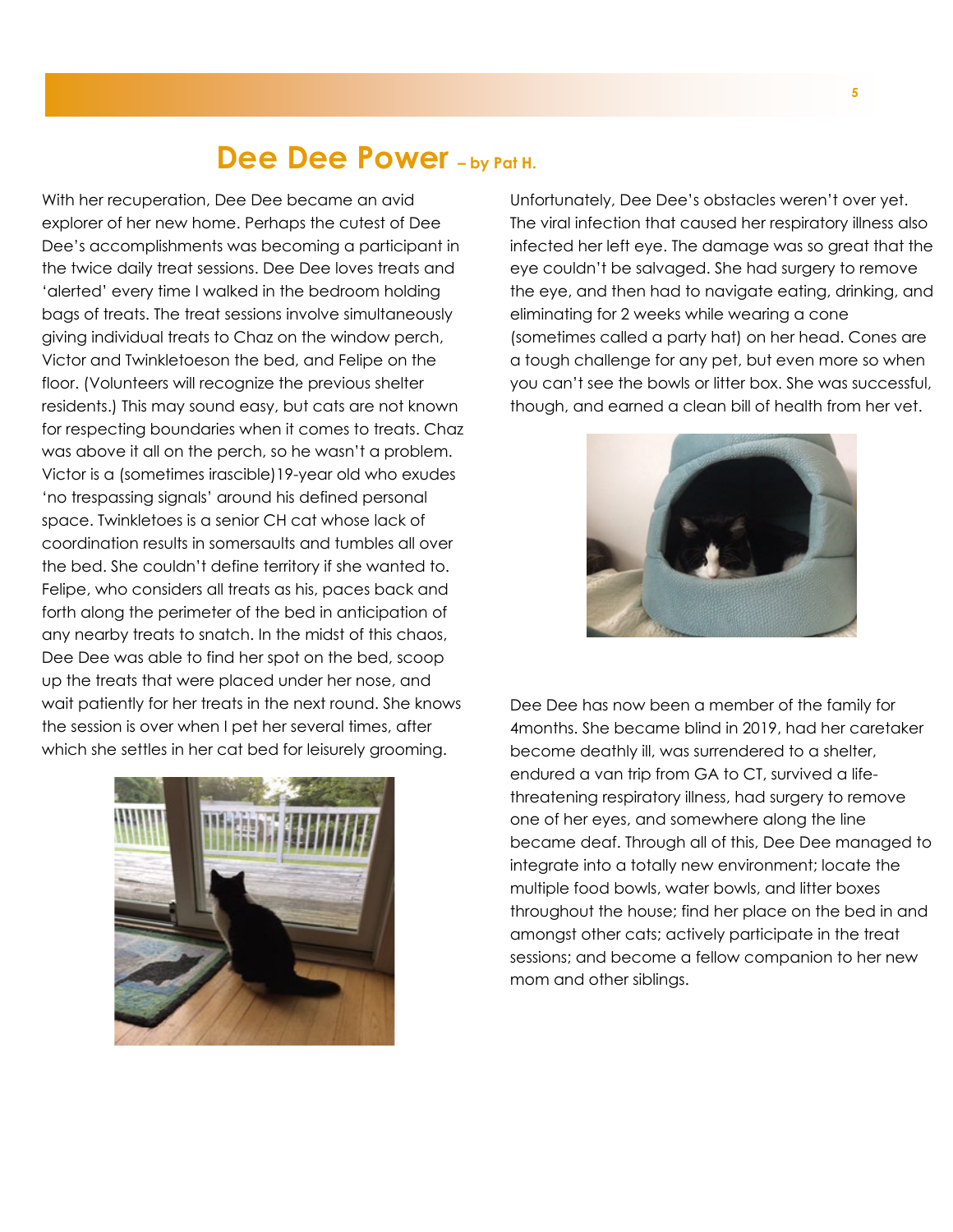

**6**

- Leslie Craine in memory of Tim Craine who loved his cats so much
- Peter and Christine Karpinski in honor of their angel cats Boris and Binky
- John and Karen Guarco, Benny's parents in honor of Benny
- Marsha Faith in memory of Anthony Zavalick
- Frances "Pinky" Doyle in memory of her dearest friend and partner Barbara "Bobbie" Lepak
- Pam Hastings in memory of Sally Pascus
- Shirley and Lew Segal in memory of Vera Klein
- Zoe Rene and Ethan Adam Brodeur
- John and Theresa Farmer in memory of Alize VanRiper Longstreet
- Pamela Desmarais -Donation in honor of the marriage of Eileen Glancy and James Machado
- Barbara Greenleaf and James Bayne donation in honor of the the wedding of Eileen Glancy and Jim Machado
- Phyllis Pasternak in memory of Joshua Albert
- James Storms in memory of his sister Donna Storms, a long time AFOC supporter
- Rosalind Terranova in memory of her beloved cat, Emily, her companion for 18 years
- Schilling-Lawson Family Fund in honor of Hiliary Bassett
- Patricia Dokas in honor of Carrie Johnson Mott
- Judy Gascoigne in memory of Ella
- Roseann and Jackie Gardner in memory of Betty White • Laurie Brodeur in memory of
- Mike Chewatek Betsy Anderson in memory of
- Betty White • Nicole Delong in honor of
- Barbara Morris
- Elaine Herlihy in memory of Barbara Morris

**Sophie and Her Kittens – by George M.**

Animal Friends received a call about a mother cat and her litter that were living outside. Within a few days the mother cat and her 6 kittens arrived and were immediately placed together in an experienced foster home.

Soon after they were settled in, it was determined that the mother, Sophie, and all of her kittens had an Upper Respiratory Infection which is a very common illness in cats particularly when they're living outside. It's like a cold, but it can be much more serious. It's caused by different viruses or bacteria, and it targets the upper airway -- the nose, throat, and sinuses - rather than the lungs.

After a thorough vet exam and medication, all showed improvement initially but then Sophie and one of the kittens took a turn for the worst and weren't improving as quickly as the other five. Several trips to the vet and still no improvement! Their eyes were getting worse, and that's when it was recommended that the Sophie's eyes be removed as they were very infected at this point as well as one of the eyes of the kitten.



AFOC has rescued several cats over the years that were blind. The good news about cats with vision issues or blindness is that they can go on to lead happy and healthy lives. The key is to make changes to their home environment to accommodate for their disability. This includes making it easier to find their food, water, bedding, and litter box as well as eliminating clutter. I personally had a blind cat for 7 years and she was wonderful.

After the surgery and speedy recovery, it was time to find fur-ever homes for Sophie and her kitten. As you can imagine, the kitten was reserved almost immediately. But when it was time for him to go to his new home, his foster could not part with him. They had been through so much together and he was sleeping on her pillow every night purring for many hours.

When it was time for Sophie to meet her potential adopter, she held Sophie for the entire hour of her adoption appointment. Sophie had no interest in getting down and it was apparent that she found her new home.



The adopter phoned me that evening to say that everything went perfectly. Sophie entered the house, and it was like she had been there her entire life. She ran around and climbed on everything. But most of all she just wanted to be cuddled.

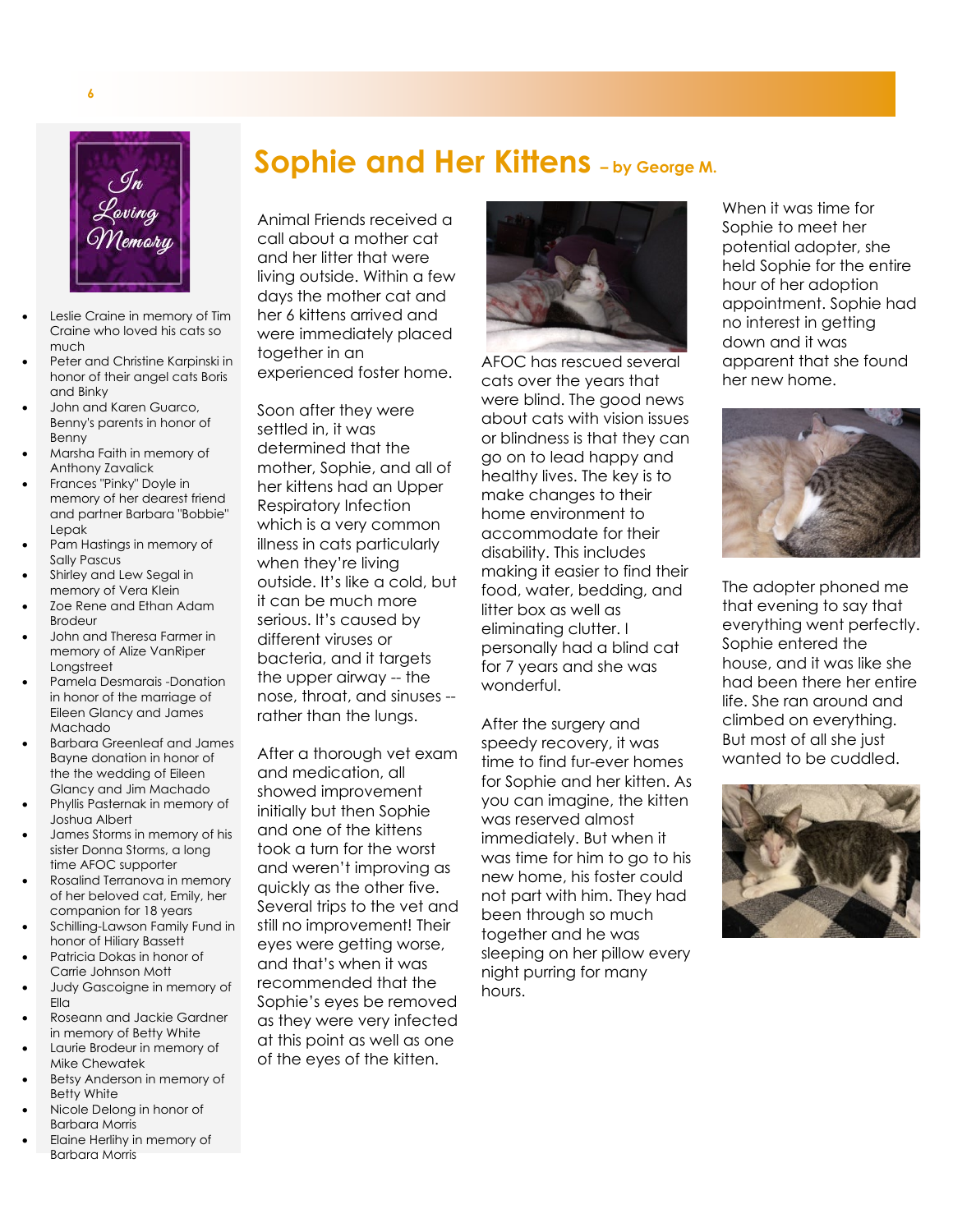# **AFOC News & Announcements.**

### **AFOC News**

2021 brought many changes to the world and to Animal Friends of Connecticut. For our wonderful supporters, please take note of the section entitled "PayPal".

Thank you all for your continued support. We couldn't do what we do without you.



### **Website**

We launched our new website in 2018 and have been transitioning to it since. We've completed that process but are always working to improve it so you can have a better online experience. The URL for our new website is: **<https://www.animalfriendsofct.org/>**

If you'd like to let us know what you think, please email us at: **[admin@AnimalFriendsofCT.org](mailto:admin@AnimalFriendsofCT.org)**

### **Emails**

We are currently in the process of migrating to our new email addresses. We will continue the support the old email addresses for a period before phasing them out. Our new emails are:

- **For Adoptions and General Inquiries:**
	- o **[afoc@AnimalFriendsofCT.org](mailto:afoc@AnimalFriendsofCT.org)**
- **For Administration & Concerns:**
	- o **[info@AnimalFriendsofCT.org](mailto:info@AnimalFriendsofCT.org)**
- **For our Website or Issues with PayPal:**
	- o **[admin@AnimalFriendsofCT.org](mailto:admin@AnimalFriendsofCT.org)**

### **PayPal**

2020/2021 brought many changes to Animal Friends of Connecticut. Some long-term, highly valued, volunteer officers retired. Between that, and the changes to our website and email addresses, we encountered many difficulties with our PayPal account. After an exhaustive effort to fix the issues, PayPal and Animal Friends of Connecticut determined that the best course of action was to close the current PayPal account and open a new one.

**The email for our new PayPal account is: [admin@AnimalFriendsofCT.org](mailto:admin@AnimalFriendsofCT.org)**

**We've updated the PayPal link on our website to: [https://www.paypal.com/donate/?hosted\\_button\\_id=45GUY8XWJL](https://www.paypal.com/donate/?hosted_button_id=45GUY8XWJL8XL) [8XL](https://www.paypal.com/donate/?hosted_button_id=45GUY8XWJL8XL)**

Our organization depends, and always appreciates, the generosity and involvement of people like you. Every contribution goes towards helping Animal Friends of Connecticut continue to rescue and shelter homeless cats.

If you're a subscriber making monthly donations or sponsoring one of our shelter cats, we ask that you please change to our new PayPal account. We'll try to send notifications to our subscribers, from our old email address (donations@afocinc.org), before we phase out that email address.

If you have questions or concerns, please email us at **[admin@AnimalFriendsofCT.org](mailto:admin@AnimalFriendsofCT.org)**

### **Facebook**

We have an official Animal Friends of Connecticut Facebook page! If you haven't visited us, please do so at: **<https://www.facebook.com/AnimalFriendsofCT.org>**